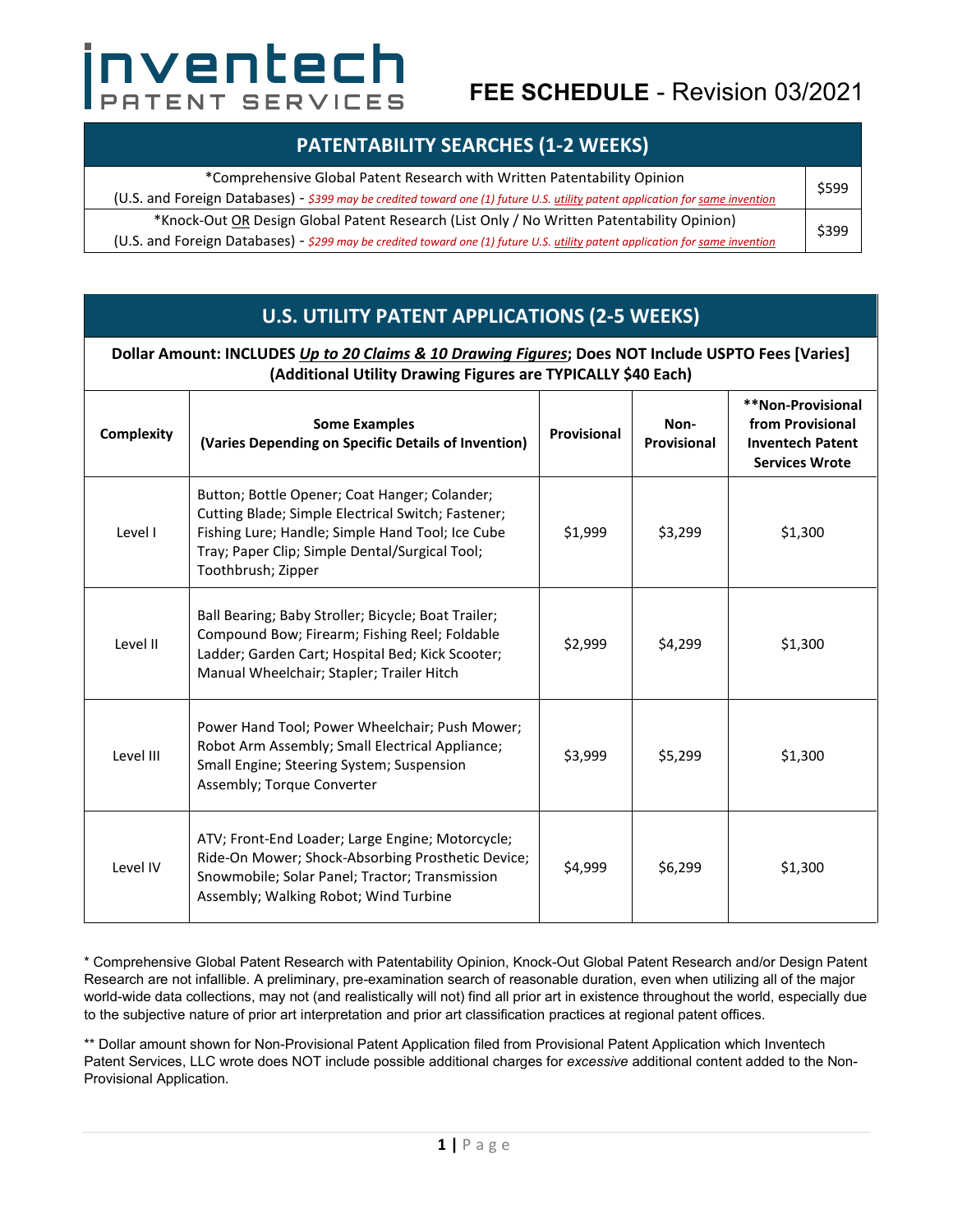#### **U.S. UTILITY PATENT APPLICATION FROM FOREIGN PRIORITY APPLICATION (2-4 WEEKS)**

| Dollar Amount: Does NOT Include English Translation Charge, Certified Copy Charge or USPTO Fees [Varies] |                                                                                                                                                                                                                           |         |  |  |  |
|----------------------------------------------------------------------------------------------------------|---------------------------------------------------------------------------------------------------------------------------------------------------------------------------------------------------------------------------|---------|--|--|--|
| Complexity                                                                                               | <b>Some Examples</b><br>(Varies Depending on Specific Details of Invention)                                                                                                                                               |         |  |  |  |
| Level I                                                                                                  | Button; Bottle Opener; Coat Hanger; Colander; Cutting Blade; Simple Electrical Switch;<br>Fastener; Fishing Lure; Handle; Simple Hand Tool; Ice Cube Tray; Paper Clip; Simple<br>Dental/Surgical Tool; Toothbrush; Zipper | \$1,300 |  |  |  |
| Level II                                                                                                 | Ball Bearing; Baby Stroller; Bicycle; Boat Trailer; Compound Bow; Firearm; Fishing Reel;<br>Foldable Ladder; Garden Cart; Hospital Bed; Kick Scooter; Manual Wheelchair; Stapler;<br><b>Trailer Hitch</b>                 | \$1,500 |  |  |  |
| Level III                                                                                                | Power Hand Tool; Power Wheelchair; Push Mower; Robot Arm Assembly; Small<br>Electrical Appliance; Small Engine; Steering System; Suspension Assembly; Torque<br>Converter                                                 | \$1,700 |  |  |  |
| Level IV                                                                                                 | ATV; Front-End Loader; Large Engine; Motorcycle; Ride-On Mower; Shock-Absorbing<br>Prosthetic Device; Snowmobile; Solar Panel; Tractor; Transmission Assembly; Walking<br>Robot; Wind Turbine                             | \$1,900 |  |  |  |

### **U.S. DESIGN PATENT APPLICATION (2 WEEKS)**

**Dollar Amount: INCLUDES** *Up to 7 Drawing Figures***. Does NOT Include USPTO Fees [Varies] (Additional Design Drawing Figures are TYPICALLY \$50 Each)** 

\$799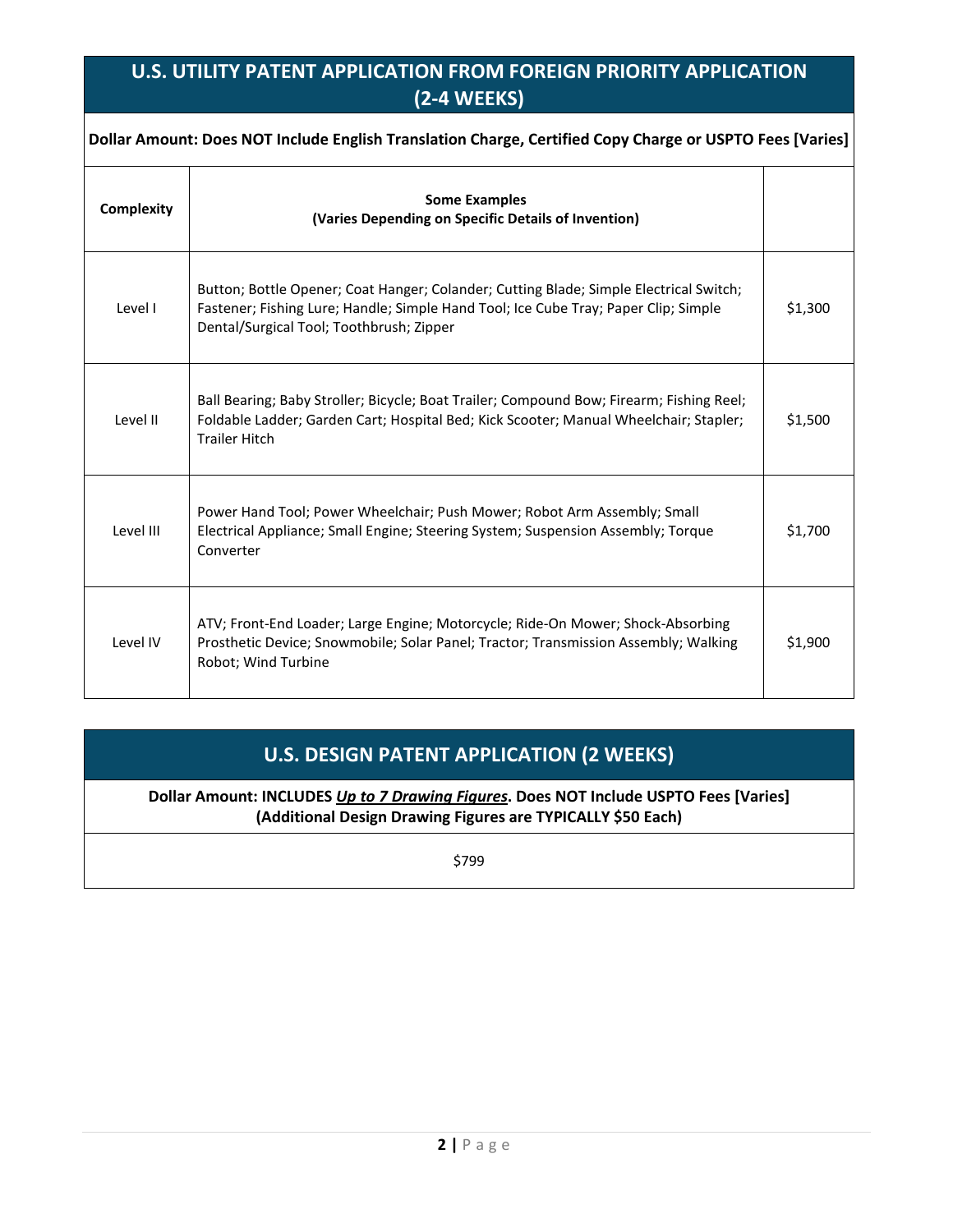| <b>OTHER PATENT-RELATED SERVICES (VARIED TIMING - SEE BELOW)</b>                                                              |         |  |  |  |
|-------------------------------------------------------------------------------------------------------------------------------|---------|--|--|--|
| All Dollar Amounts Shown Below Do NOT Include any Necessary USPTO Fees<br>which may be Applicable when Performing the Service |         |  |  |  |
| Patent-Related Consulting (Per Hour)                                                                                          | \$150   |  |  |  |
| Third-Party Preissuance Submission (Per Published Document)                                                                   | \$250   |  |  |  |
| Non-Provisional Utility Application "Rescue" Attempt (Per Hour)                                                               | \$100   |  |  |  |
| Filing an International (PCT) Patent Application [Based on a Written U.S. Application]                                        | \$1,200 |  |  |  |
| Office Action Response and File - Design Application [102/103] (1 Week)                                                       | \$400   |  |  |  |
| Office Action Response and File - Design Application [112] (1 Week)                                                           | \$100   |  |  |  |
| Office Action Analysis - Utility Application (1 Week)                                                                         | \$300   |  |  |  |
| Office Action Analysis - Utility Application (Rush: Less than 48 Hours)                                                       | \$450   |  |  |  |
| Office Action Response and File - Utility Application [Simple] (1 Week)                                                       | \$600   |  |  |  |
| Office Action Response and File - Utility Application [Simple] (Rush: Less than 48 Hours)                                     | \$800   |  |  |  |
| Office Action Response and File - Utility Application [Detailed] (1 Week)                                                     | \$950   |  |  |  |
| Office Action Response and File - Utility Application [Detailed] (Rush: Less than 48 Hours)                                   | \$1,150 |  |  |  |
| Filing an Election Response Without Traverse - Utility Application (1 Week)                                                   | \$125   |  |  |  |
| Filing an Election Response Without Traverse - Utility Application (Rush: Less than 48 Hours)                                 | \$275   |  |  |  |
| Filing an Election Response With Traverse - Utility Application (1 Week)                                                      | \$175   |  |  |  |
| Filing an Election Response With Traverse - Utility Application (Rush: Less than 48 Hours)                                    | \$325   |  |  |  |
| Filing an Extension of Time                                                                                                   | \$75    |  |  |  |
| Filing and Preparing a Divisional/Continuation/Continuation-in-Part (Minimum Charge)                                          | \$325   |  |  |  |
| Filing a Notice of Appeal / Pre-Appeal Brief Request for Review - Utility Application                                         | \$150   |  |  |  |
| Filing an Appeal Brief - Utility Application                                                                                  | \$3,700 |  |  |  |
| Filing a Subsequent Information Disclosure Statement (IDS) - Utility Application                                              | \$150   |  |  |  |
| Filing a Request for Continued Examination (RCE) / Continued Prosecution Application (CPA)                                    | \$75    |  |  |  |
| Filing Assignment of Application                                                                                              | \$150   |  |  |  |
| Filing a Petition to the Commissioner                                                                                         | \$200   |  |  |  |
| Filing an Affidavit                                                                                                           | \$400   |  |  |  |
| Filing a Terminal Disclaimer Form                                                                                             | \$150   |  |  |  |
| Payment of Issue Fee                                                                                                          | \$150   |  |  |  |
| Payment of Issued Patent Maintenance Fees - Utility Application                                                               | \$150   |  |  |  |